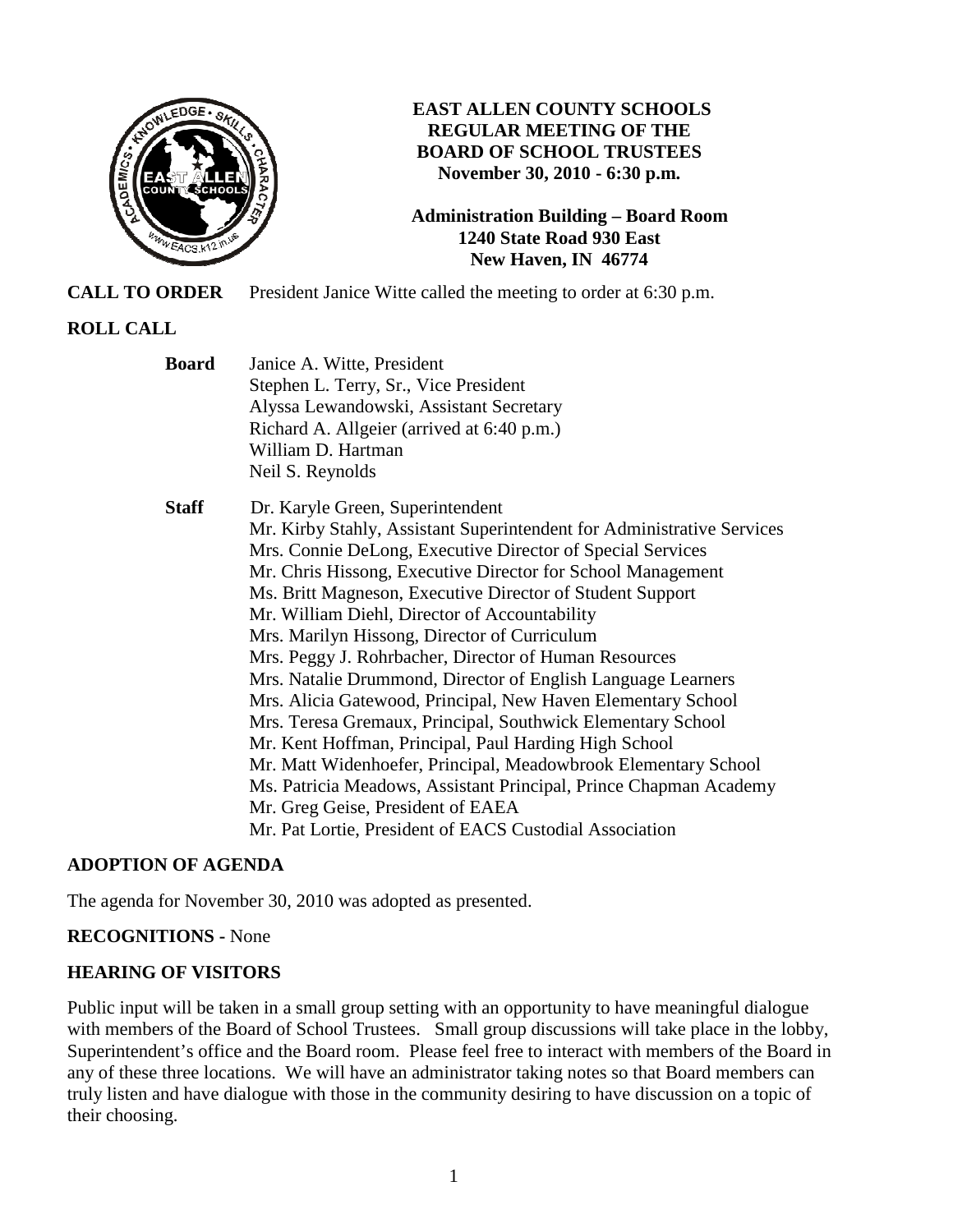# **APPROVAL OF MINUTES:** November 9, 2010 Executive Session November 9, 2010 Regular Meeting

## **INFORMATION ITEMS**

- 1. Wellness Advisory Council Members<br>2. Secondary Course Catalog Revisions
- Secondary Course Catalog Revisions

# **SUPERINTENDENT COMMUNICATIONS**

| S <sub>p</sub> e <sub>aker(s)</sub> | <b>Subject</b>                             |
|-------------------------------------|--------------------------------------------|
| Dr. Karyle Green                    | Initial Transition Plans for PHHS Students |

#### **ACTION AGENDA**

#### **CONSENT MOTION:**

| 10-1130-01 | <b>Approval of Human Resources Report</b>                                                                    |  |  |
|------------|--------------------------------------------------------------------------------------------------------------|--|--|
| 10-1130-02 | <b>Approval of Financial Reports</b>                                                                         |  |  |
| 10-1130-03 | <b>Approval of Meetings and Conferences Requests</b>                                                         |  |  |
| 10-1130-04 | Approval of Resolution Regarding the Bid for Purchase of Gasoline and Diesel Fuel                            |  |  |
| 10-1130-05 | Approval of Resolution Concerning Balancing Accounts for the 2010 General and<br><b>Transportation Funds</b> |  |  |
| 10-1130-06 | Approval of Resolution to Transfer Funds - Textbook Rental Fund                                              |  |  |
| 10-1130-07 | <b>Approval of GIS Membership Agreement with Allen County</b>                                                |  |  |
| 10-1130-08 | <b>Approval of Revision of Indiana VEBA "HRA" Plan</b>                                                       |  |  |
| 10-1130-09 | <b>Approval of Upgrade of Leo Soccer Fields</b>                                                              |  |  |
|            | Motion: That the Board of School Trustees approve items one through nine<br>as presented.                    |  |  |
|            | Motion: Terry<br>Second: Hartman<br>Vote: Aye: 7-0                                                           |  |  |
| 10-1130-10 | <b>Approval of Contract with Leadership and Learning Center</b>                                              |  |  |
| 10-1130-11 | <b>Approval of Contract with Richard Van Acker</b>                                                           |  |  |
| 10-1130-12 | <b>Approval of Staffing Contract for Afternoons ROCK</b>                                                     |  |  |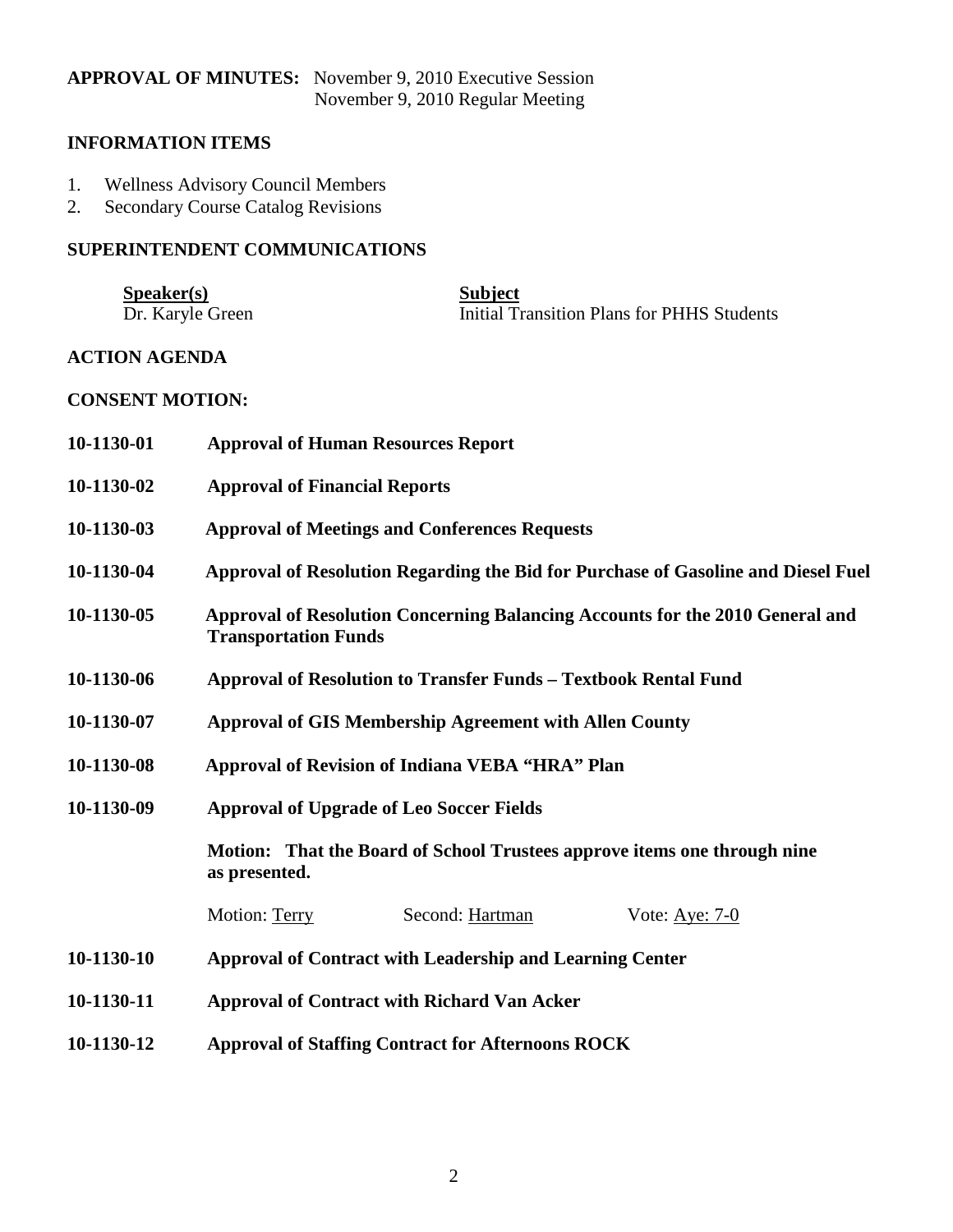**B. Brain Hurricane C. East Allen County Schools D. Gateway to Excellence Early Years E. Indianapolis Algebra Project 10-1130-14 Approval of Contract with the Fort Wayne Philharmonic 10 10-1130-15 Approval of Application and Receipt of Funds for Talent Initiative Professional Development Grant Motion: That the Board of School Trustees approve items ten through fifteen as presented.**  Motion: Lightfoot Second: Hartman Vote: Aye: 7-0 **10-1130-16 Approve Meet and Confer Recommendations Motion: That the Board of School Trustees approve item sixteen as presented. Motion: Reynolds Second: Terry Amended Motion: That the Board of School Trustees approve item sixteen, with a revision to Administrative Guideline 4215.5, Section 20 (Reduction in Force), Paragraph 3: "Displaced Paraprofessionals not placed into a new position under the provisions of this Section will be placed on the Paraprofessional's unit recall list for a period of** *3 months or 1 pass, whichever comes later***."**  Motion: Allgeier Second: Lightfoot Vote: Aye: 7-0 **10-1130-17 Direct Superintendent to Notify Certain Administrators of the Possible Nonrenewal of their Administrative Contract** 

**10-1130-13 Approve Approval of SES Provider Contracts for:** 

 **A. Abacus In-Home Tutoring, Inc.** 

 **Motion: That the Board of School Trustees approve item seventeen as presented.** 

Motion: Terry Second: Lewandowski Vote: Aye: 7-0

**10-1130-17 Approve Closure of New Haven Elementary and Village Elementary in Transition Toward Redesign** 

 **Motion: That the Board of School Trustees approve item eighteen as presented.** 

**Motion: Lightfoot** Second: Hartman Vote: Aye: 6-1

Against: Lewandowski